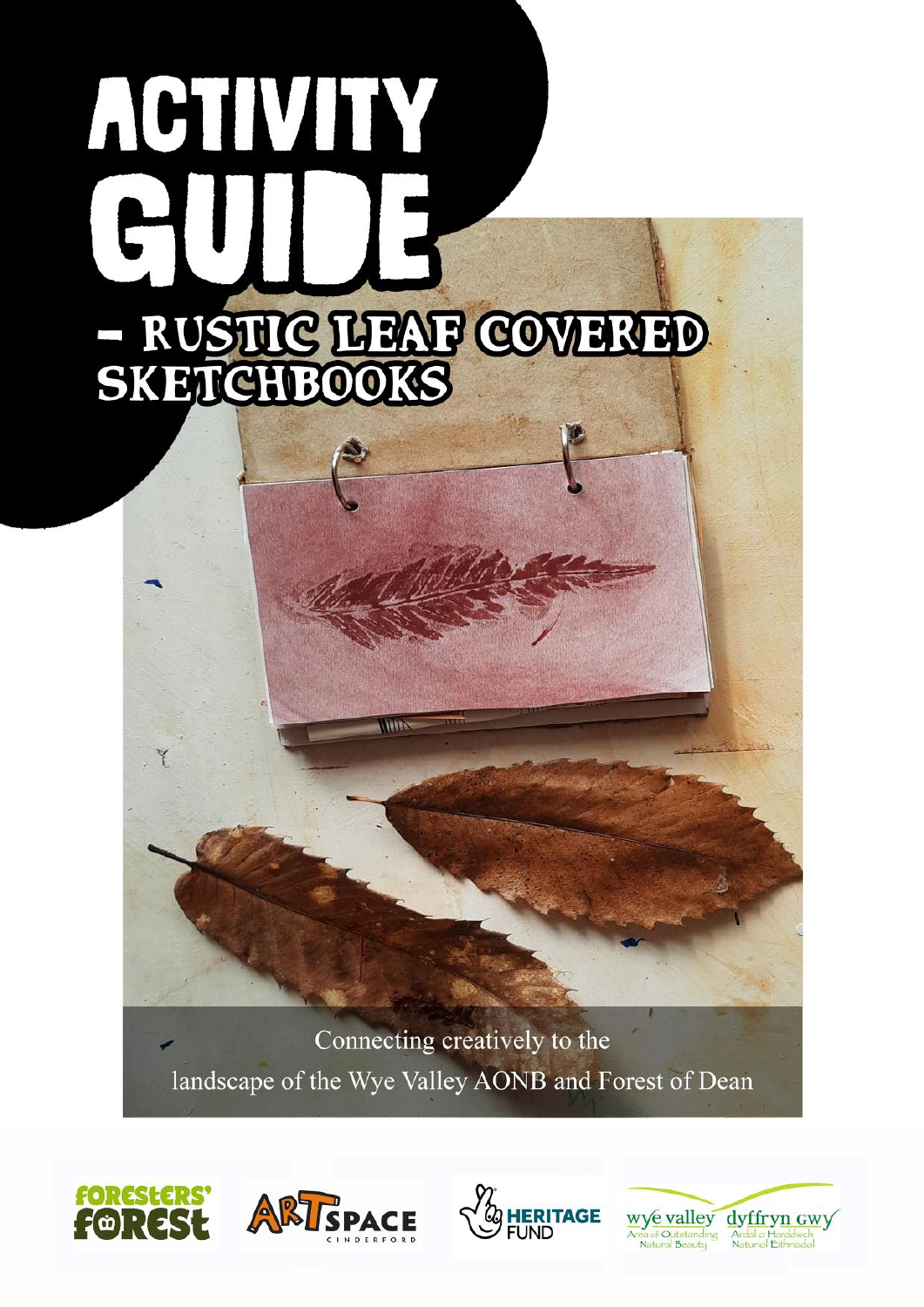## **RUSTIC LEAF COVERED SKETCHBOOK**



Create a bespoke rustic sketchbook or diary using found leaves for the cover and fill it with an assortment of coloured and interesting papers of your choice. An everyday reminder of nature that you can use to keep your art, photographs, notes, pressed flowers and memories.

#### **Activity rating**

Suitable for all. Assistance may be needed for some to align the hole punch, folding the A4 paper and threading the paper binders through the pages.

#### **Time required for activity (2 parts)**

**A -** Making the Sketchbook and pages – 45mins-1hr.

**B -** Adding the pages into the sketchbook after it has dried – 20-30mins.

### **Preparation time**

10-15 mins to set the table.

### **Shopping list**

- Assortment of fallen autumnal/winter leaves,
- Card (greyboard or similar)
- Scissors,
- Assortment of different papers (plain, coloured, patterns, music scores etc, old books etc.)
- Ring binder clips (3cm diameter or nearest)
- PVA glue and brush,
- Tea bag stewed in small amount of water.